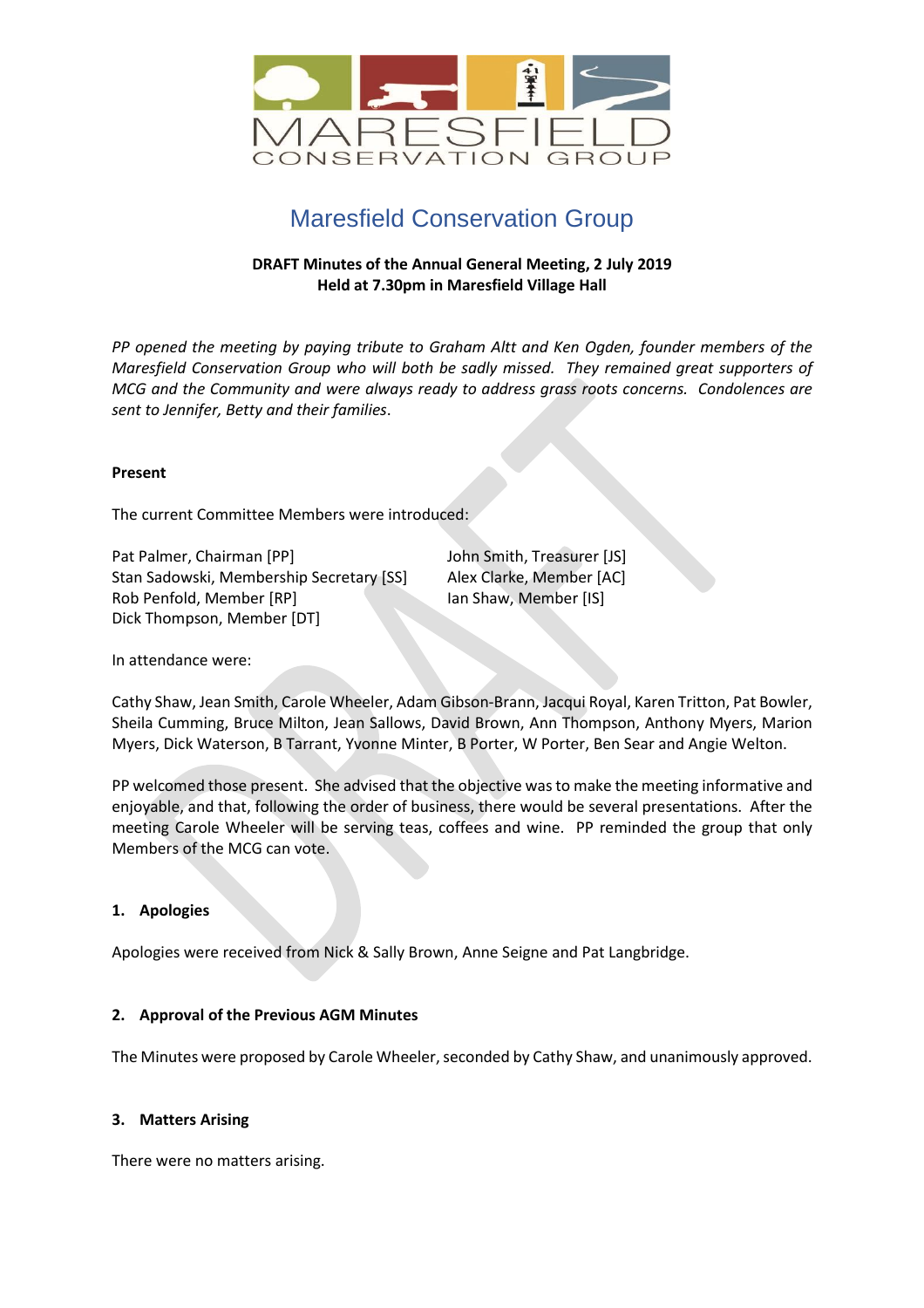

### **4. Questions on Published Chairman's Report**

There were no questions.

# **5. Treasurer's Report [JS]**

JS displayed the MCG Accounts for 2018-2019 which are also published in the AGM Newsletter in the format preferred by the Charities Commission. He advised that the accounts have been audited by an Independent Examiner. In summary, net receipts were £3,822.07 which included £2,193 from subscriptions, £374.19 from Gift Aid, a gift of £629.00 from Dick & Ann Thompson representing proceeds from the Plant Stall at the Maresfield Village Fete, and £337.37 raised by the MCG Quiz Night. Total expenditure was £2,784.72 giving a surplus of £1,037.35. Outgoing funds included £246.85 spent on administration (ink, paper, the AGM Report, and Village Hall/Pavilion hire), insurance costs of £407.06, a £451.81 outlay on printing costs for the MCG Newsletters, and £124.21 spent on website hire. Village maintenance costs amounted to £1,487.21 which included restoration of the cemetery gate, replacement of the fence at Lampool Corner, and refurbishment of the signpost at The Chequers. However, these costs were offset by the £1,000 Parish Council Grant. A further £190.00 was spent on the Maresfield Christmas Tree, £369.00 on the projector, and £151.20 on the projector screen. In addition, the Footpaths Group spent £328.34 on petrol, equipment and refurbishment of the signs and styles along the Millennium Walk. There were no questions.

# **6. Website & Membership [SS]**

- 6.1. **Website**: SS introduced himself as the new Membership Secretary for 2019, and the current manager of the MCG website which has been in existence for circa 5 years. In 2018 the website was moved to a different platform and redesigned by Gemma Hallin to make it more user friendly. Encouragingly, between 30 November 2018 and 30 June 2019 the website was visited 625 times by 264 different users who looked at over 3,000 pages (an average of four pages per visit). This indicates that the MCG website is now reaching a wider audience. SS has further refined it since and gave a brief demonstration of the content of the website which now includes an 'About' page giving a history of Maresfield (including links to the Maresfield Historical Society); an 'Our Activities' page outlining the work carried out by the MCG; an 'Events' page outlining forthcoming activities; 'Contact' and 'Membership' pages; and a 'Stay up-to-date' page which gives access to newsletters and committee meeting minutes. SS invited members to contact him with contributions, corrections, constructive criticism, complaints and compliments.
- 6.2. **Membership:** There are now 175 households who are members of MCG (an increase on the previoustotal of 167 households). The increase is partially due to the introduction in September 2018 of Welcome Notes delivered to incoming residents. Of the 27 delivered, 6 have resulted in new memberships. SS advised that, although standing order is the most efficient way to pay subscriptions, 75% of households do *not* use this method. This means that MCG is heavily reliant on the Collectors to collect subscription payments and deliver the MCG Newsletters three times a year. New Collectors are always welcome and should contact SS if they are willing to fulfil this vital function. SS also pointed out that 56 households (representing 32% of membership) have not signed Gift Aid forms (although he recognises that Gift Aid is only applicable to UK tax payers).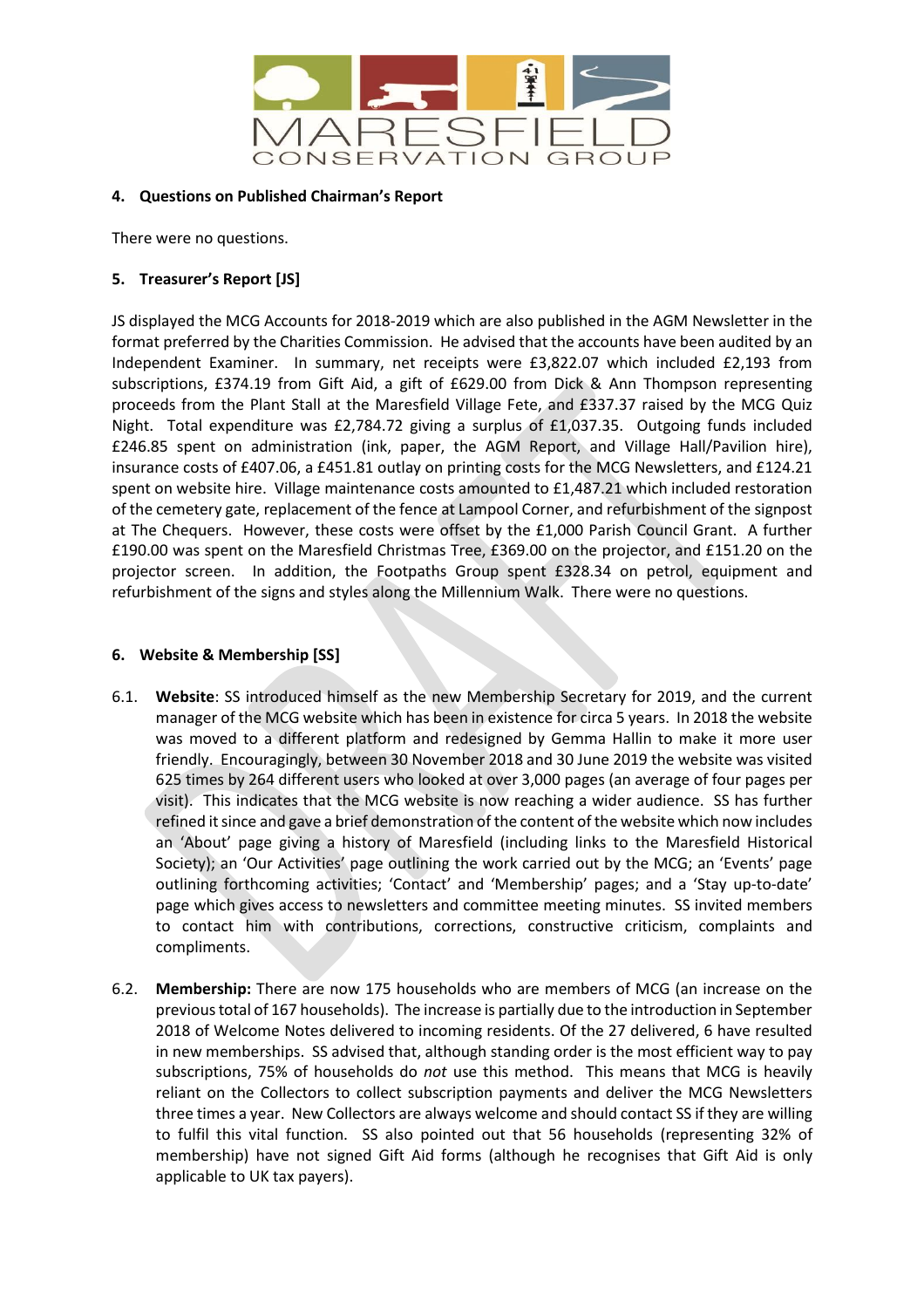

# **7. Update on Projects [IS]**

- 7.1. **Victorian Lights**: IS advised that a year ago the MCG Committee decided to invest in a number of village projects. It wasrecognised that the three Victorian Lights(adjacent to the churchyard, the cemetery gate and The Rec) were in a terrible state of repair and, if not given some attention, were likely to be lost. This was initially expected to be an easy project, but complete refurbishment quotes returned at £2,000 per lamp. This was deemed to be excessive and instead IS opted to break the task down. He sourced a blacksmith who quoted £600 per light but electrical quotes proved more difficult to secure. However, an electrician has now been engaged and work on the lamps is due to start in August. The Victorian lamp at the churchyard is not electrified and a feasibility study is being carried out (with support from The Church) into potentially installing a solar powered unit.
- *7.2.* **Cemetery Gate:** This lovely old Victorian gate was also in a poor condition and hanging from only one hinge. The MCG, supported by The Church, paid £750 to a local blacksmith who has done an excellent job of stripping, repairing and repainting the gate. Once the refurbished gate had been reinstalled, JS noted how scruffy the cemetery entrance had become and recruited the Footpaths Group to lay new flagstones and sleepers to smarten up the area. *IS invited MCG members to advise the Committee of any new ideas for projects within the village.*

# **8. Footpaths Group [JS]**

- 8.1. **Activities**: JS advised that, as ever, the main activities of the Footpaths Group [FG] have been community work including clearing footpaths, cutting back brambles, removing fallen trees, repairing styles, replacing fingerposts, and putting in steps on sloped areas within the forest. When ESCC Highways declined to replace the fencing at Lampool Corner, MCG picked up the bill. About half of the 11 fenceposts were dug out by the FG in preparation for replacement, whilst the remainder were removed by the trainee officers from the Royal Corps of Signals during the Remembrance Weekend. FG have also been involved in replacing the boards on two of the footbridges in the Parish (reporting to ESCC each time). The FG are no longer allowed to repair the bridges but instead notify ESCC of any problems – on the back of which ESCC have already repaired the bridge at Lampool Edge. JS also contacted ESCC Highways about the fence on School Hill which the FG were willing to replace with a post and rail fence – ESCC declined. However, at Christmas they had a change of heart and repaired a small portion of the fence. Following representation from a concerned resident, ESCC have now agreed funding to replace the rest of the fence on School Hill. The Parish Council advised that the £1,000 grant covered Fairwarp and Nutley as well as Maresfield. Consequently, when the barriers adjacent to Fairwarp Village Hall were damaged by cyclists/riders, the FG were asked to replace them. In the end new barriers were sourced for free.
- 8.2. **Artistry:** The FG have steadily been replacing the six fingerposts within the Parish which are not the responsibility of ESCC. They started with the sign at The Chequers which was damaged, rotted and corroded. The overall cost of refurbishment for this signpost alone was £1,500 which included installation of new arms at a cost of £90 per arm, £200 for the joiner and new lettering at a cost of £85. The Parish Council paid for refurbishment of the remaining five fingerposts which totalled less than £70. They were each cleaned, the lichen was removed, the old paint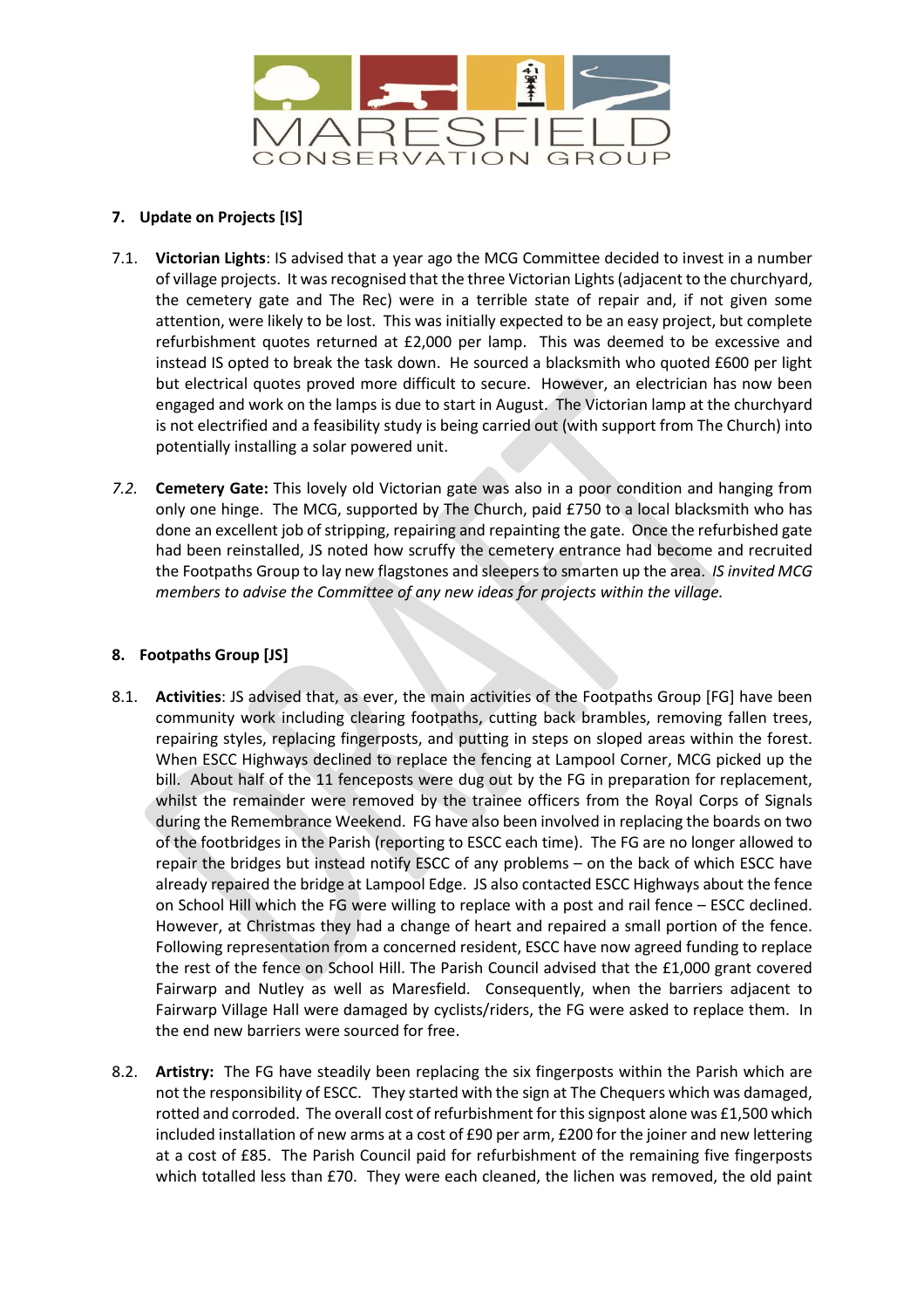

scraped off and any holes were repaired. Rather than replacing the arms, supporting rackets were installed and a compound was used to harden the wood before it was repainted. The Parish Council have been advised that they should last for another couple of years but will then need to be fully refurbished. Finally, the iron Fairwarp Village sign has been cleaned and repainted and the lettering has been highlighted in gold.

- 8.3. **Rewards:** JS reported that photographs of the work carried out by the FG found their way to ESCC Highways who subsequently awarded the FG a £500 grant. JS has also been alerted to an initiative called Community Match wherein ESCC will award grants matching money put into a project by the Community.
- 8.4. **Future Projects:** Permission from The Church will be required but the FG would like to repaint the churchyard gate. The gate was donated by men from the Officer Training Unit in Maresfield and should therefore be preserved. In addition, the bowbell milestones within the Parish (which are of historical interest) need to be stripped and repainted – JS suggested that the Historical Society may be able to pursue this.

## **9. Future Projects & Expenditure [PP]**

- 9.1 PP reminded those present how lucky we are to live in such a beautiful village which has a number of services such as the village shop, a pub, the post office, Bonners School and Stepping Stones Pre-School, the Recreation Ground and play area, and various clubs within walking distance. There are a wide variety of village organisations, including MCG, which rely on volunteers. On behalf of MCG, PP thanked those people who help out on Clean-Up Days, who maintain the village planters, and who routinely help out with MCG events such as Quiz Night, the Winter and Summer Suppers, and the Christmas Tree Lighting Ceremony. However, she appealed for more help particularly with collecting subscriptions (given the high percentage of members who don't use standing orders). She asked for members to provide email addresses where possible so that they can be used for communication and to advertise forthcoming events. There is also a vacancy for a new Minute Secretary to take the minutes at MCG Committee Meetings following the withdrawal of the previous incumbent due to work commitments. PP asked for volunteers to join the Footpaths Group, particularly anyone with skills such as joinery, painting or bricklaying who will be able to help with projects such as the refurbishment of the picnic tables at Bonners School. She added that there is still a need to recruit new membership to MCG, particularly younger people in order to ensure continuity. There are many skills within the Community and a lot can be achieved by working together. New ideas for worthwhile projects are always welcome, and the current Committee Members are happy to consider initiatives that may not be conservation in the purest sense but will contribute to maintaining and preserving village life.
- 9.2 Finally, PP advised those present that the Committee Members had provided the wine available after the AGM. She sought, and was granted, permission to use MCG funds to provide wine for subsequent AGMs.